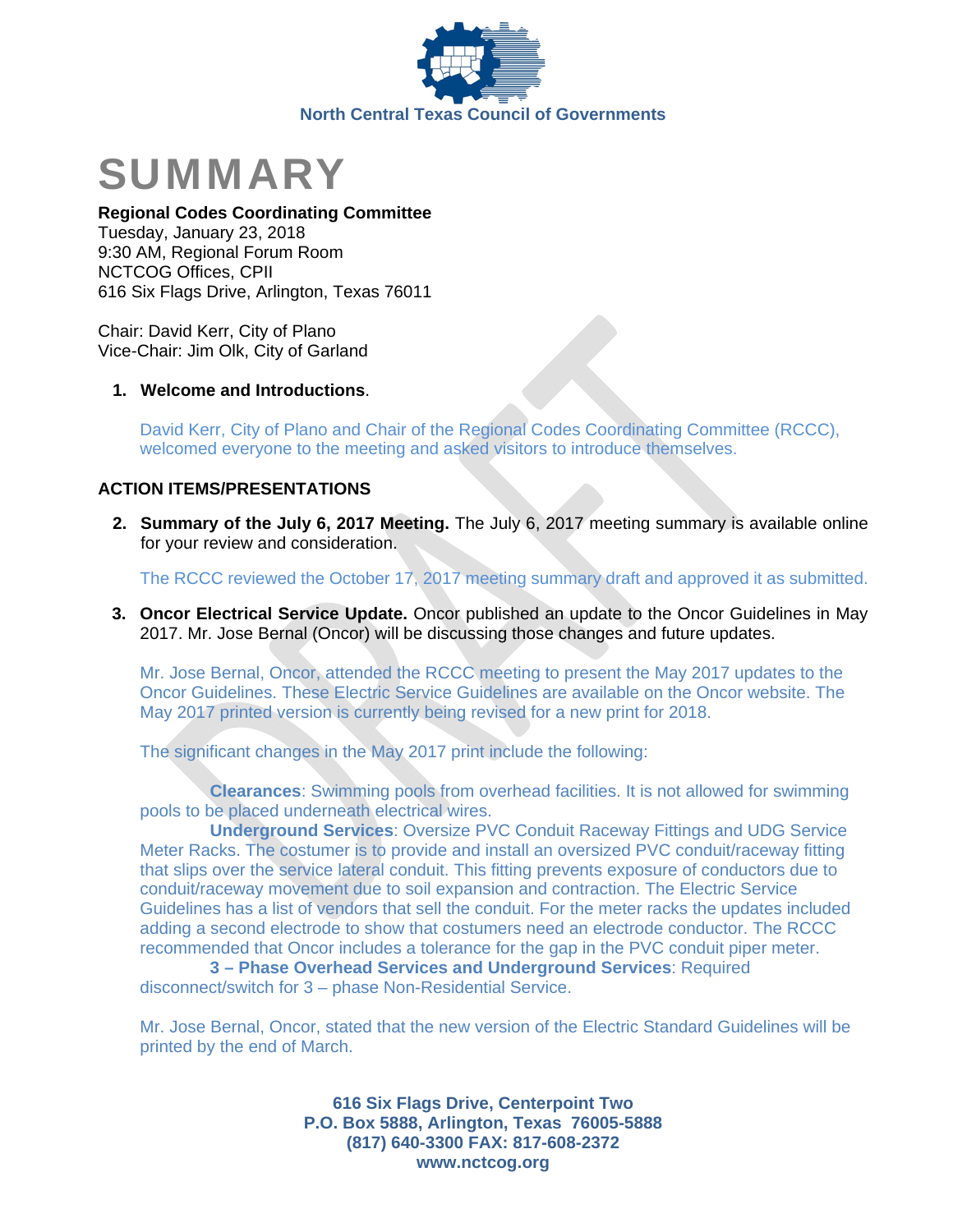

- **4. Energy and Green Advisory Board (EGAB) Nomination (Ed Dryden).** The EGAB is seeking approval for the appointments of the following individuals:
	- Bruce Rachel, Architect, American Institute of Architects,
	- William Perry, Building Inspector, City of Mesquite,
	- Ashley McDaniel, Plans Examiner, City of Allen.

Jim Olk, City of Garland, moved to approve the appointments of Bruce Rachel, American Institute of Architects, and William Perry, City of Mesquite, and Ashley McDaniel, City of Allen. Larry Bartlett, TDIndustries, seconded and the motion passed unanimously

## **DISCUSSION**

**5. Advisory Board Updates.** Status updates from the Plumbing and Mechanical Advisory Board, Fire Advisory Board, Building and Residential Advisory Board, and the Energy and Green Advisory Board regarding the review of the 2018 Codes.

The four Advisory Board Chairs gave updates regarding the current status of their code review and their anticipated completion date. The Plumbing and Mechanical Advisory Board has had one meeting to discuss the 2018 International Plumbing code. They are anticipating having a meeting on February 20, 2018. The Building and Residential Advisory Board has broken into task forces to review their portions of the International Codes. The board anticipates being done with the code review in March of 2018. The Fire Advisory Board has met twice and completed the review of the International Fire Code through Chapter 11. The rest of the chapters have been divided amongst task forces and will be reviewed individually. The next meeting of the Fire Advisory Board in scheduled for February 13, 2018. The board anticipated completing their review by March. The Energy and Green Advisory Board has met once and reviewed the residential provisions. Ed Dryden, City of Dallas, plans to review what they did at the previous meeting and then begin the review of the commercial standards.

The committee discussed when the regional amendments will be ready to bring to the RCCC. The goal is to have all amendments completed for review by April 2018. The next meeting of the RCCC is scheduled for April 17, 2018 which conflicts with the ICC code hearings which occurs from April  $15 - 25$ , 2018. The committee decided to keep the April 17<sup>th</sup> meeting and to schedule an early May meeting for any amendments they were not completed by April. This should allow the RCCC to bring this item to the NCTCOG executive board in June/July.

**6. Removal of the IgCC from the Code Review Process (Ed Dryden).** The RCCC will discuss potentially removing the IgCC from the list of Codes that the RCCC Advisory Boards review

Ed Dryden, City of Dallas, gave an over view of how the Energy and Green Advisory Board came to review the International Green Construction Code as a part of the RCCC Code Review process. In light that only one city in the metroplex has adopted this code, Ed Dryden, City of Dallas, wanted to confirm the RCCC's desire to continue reviewing this code. The committee decided to table this discussion until the 2018 Code Adoption Survey closes in February. NCTCOG will send Ed Dryden, City of Dallas, contact information to those cities who stated they will be adopting the IgCC to confirm their intent to adopt this code.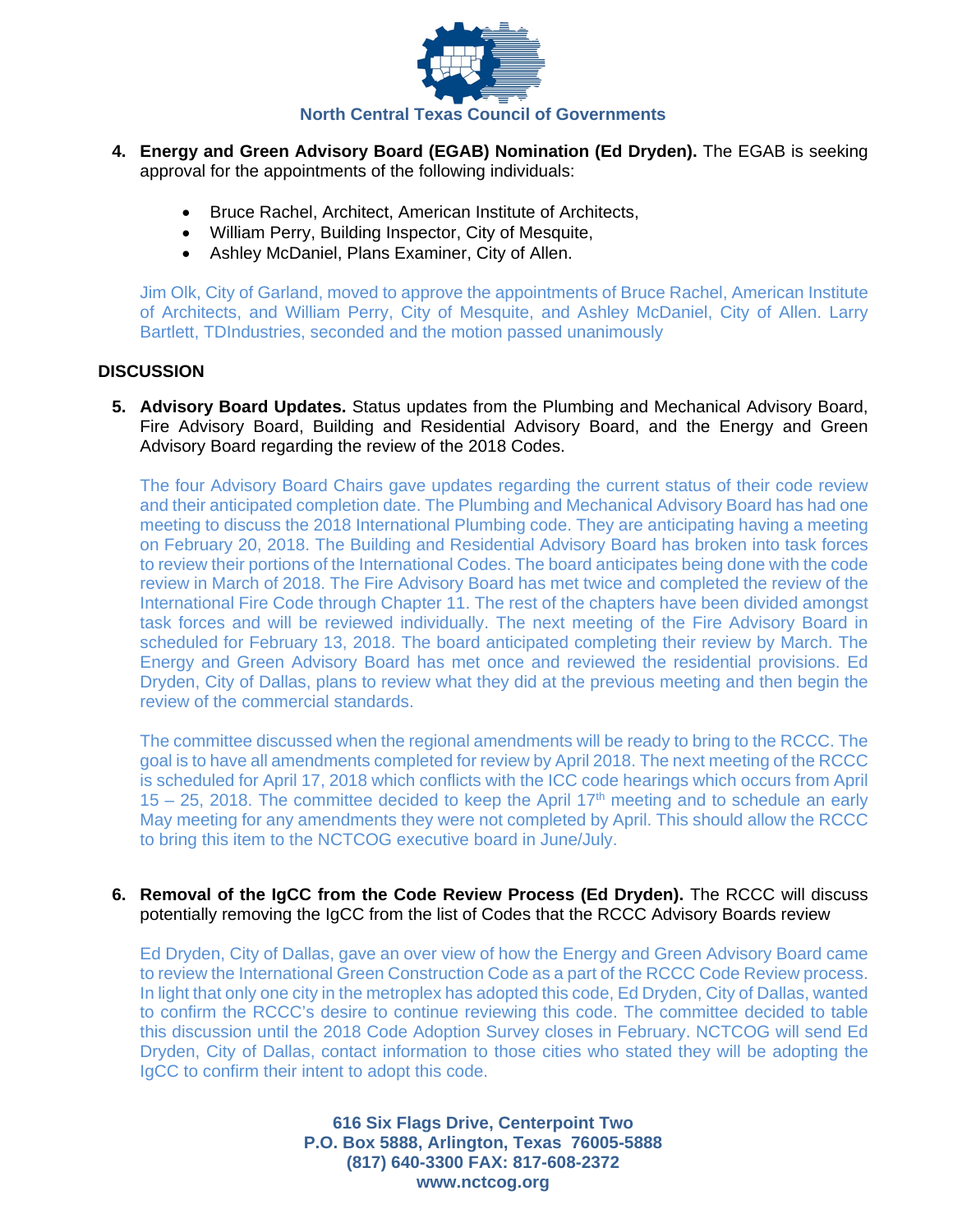

**7. RCCC Work Program Updates.** NCTCOG will update the RCCC on the current status of Work Program items such as the current funding status, potential training topics and an update regarding the Regional Codes Survey.

NCTCOG staff provided an update on Work program items. The NCTCOG has received no new commitment forms since September 24, 2017 and the current funding amount is \$24,000. The NCTCOG is now a member of the ICC and receives benefits such as discounts on purchases of codes. NCTCOG staff informed the RCCC that time and resources during the month of February will be used to contact those cities who have not responded and gather information regarding their Code Adoption process.

The 2018 Regional Code Adoption Survey is now live and has been sent out to the Region. The Electronic Plan Submittal Subcommittee held their first meeting and decided that a survey to the region regarding the status of the Electronic Plan Submittal process. This survey was added to the 2018 Code Adoption survey.

NCTCOG presented a list of potential training topics to host a training on as part of the Work Program. It was determined by the board that it would be beneficial to host a training on code adoption for small cities. This training will tentatively be held in August/ September of 2018. Selso Mata, City of Plano, announced that the Building Officials Association of Texas has many training available through the Building Profession Institute. The Building Professional Institute offers these training during a week long program of education and training.

**8. Electric Vehicle Infrastructure in Codes Discussion.** The NCTCOG Transportation department is seeking information regarding the readiness of DFW infrastructure to support electronic vehicles throughout the region.

Kristina Ronneberg, NCTCOG, gave an overview of an electric vehicle friendly environment project that the NCTCOG Transportation Department is working on. Kristina Ronneberg, NCTCOG, asked the RCCC if the committee believed that there was a willingness/want to adopt electric vehicle ready codes and if the committee would be interested in helping to develop an example ordinance or code amendment regarding electric vehicle infrastructure for cities to adopt should they have the desire to.

The RCCC voiced that commercial businesses within cities already have the ability to add infrastructure for electric vehicles should they want to and that this topic should be held off on until the market brings it forward. It was also voiced that larger cities within the metroplex know that there is language like this in the building codes.

# **OTHER BUSINESS AND ROUNDTABLE DISCUSSION**

**9. Future Agenda Items**. The committee can request future agenda items.

It was announced that Steve Covington, City of Frisco, is retiring. He recommended forward Philip Kleimer to assume his position on the RCCC and the Building and Residential Advisory Board and Poley Birika for his spot on the Energy and Green Advisory Board. Action will be taken on this item during the April 17, 2018 meeting.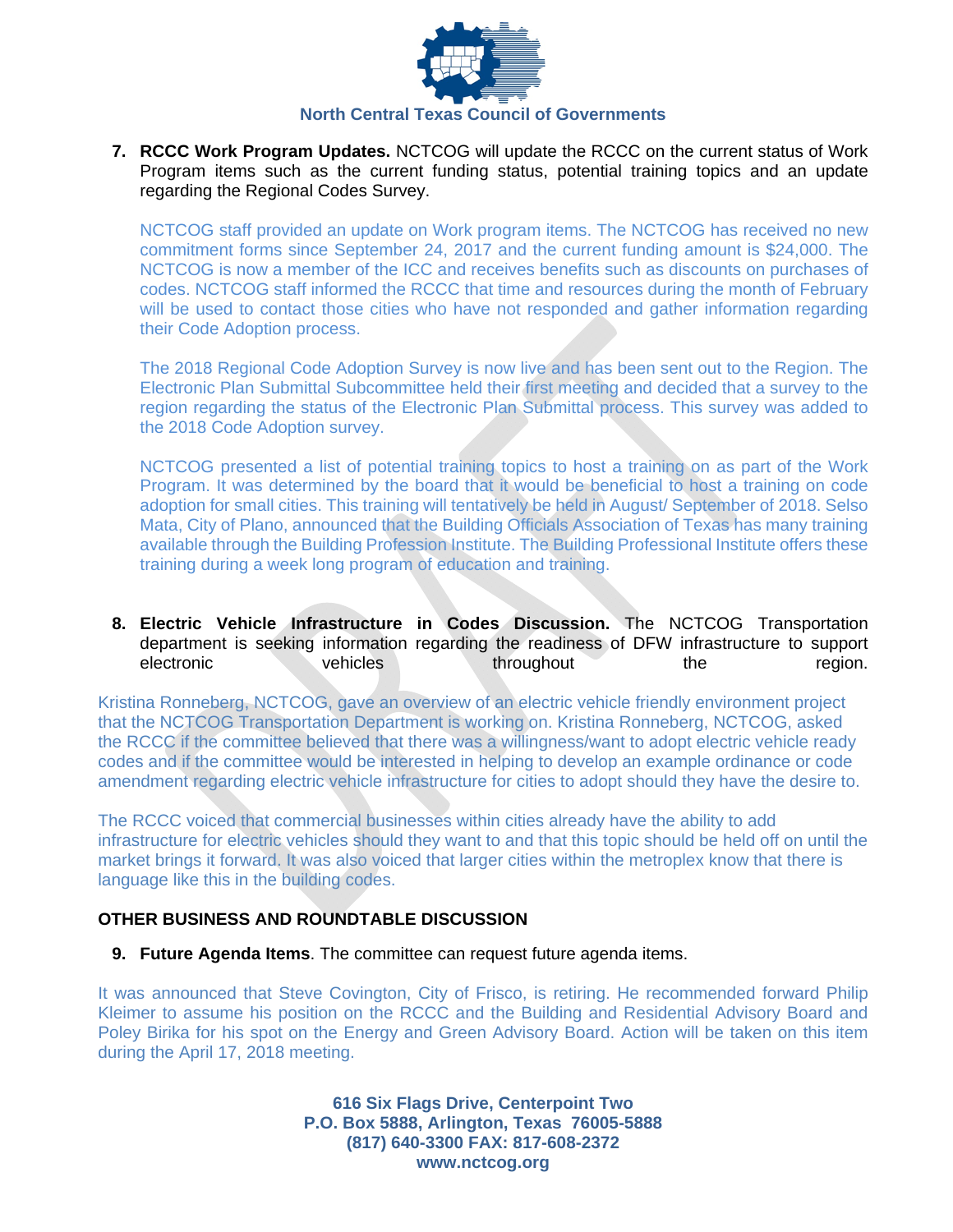

## **10. Roundtable Topics/Other Business**. RCCC members and NCTCOG may share additional items of interest as time allows.

Edith Marvin, NCTCOG, announced that Kelly Sadler, International Codes Council, is interested in being more involved with the RCCC and is impressed with the work the committee does. Kelly Sadler will be attending the RCCC meeting in April. Bahman Yazdani, Texas A&M Energy System Laboratory, reminded the RCCC that SECO is collecting comments until February 5, 2018 regarding the 2018 IECC. Selso Mata, City of Plano, announced that the Building Officials Association of Texas is hosting classes in Houston from February 19 through the 22. Gilbert Urvina, City of Frisco, announced the Texas State Association of Plumbing Inspectors annual conference is being held in Abilene, Texas and will be June 10 – 15, 2018.

**11. Schedule for the Next RCCC Meeting**. The next meeting date is scheduled for Tuesday, April 17, 2018.

The next meeting of the RCCC is schedule for Tuesday, April 17, 2018 in the Regional Forum Room.

NCTCOG will be looking into an additional meeting date during the month of May for any 2018 regional code amendments that may need to be approved by the RCCC and were not approved during the April 17, 2018 meeting.

# **12. Adjournment**.

If you have any questions regarding the meeting or agenda items, please contact Cassidy Campbell by phone at (817) 608-2368, or by email at ccampbell@nctcog.org.

If you plan to attend this public meeting and you have a disability that requires special arrangements at the meeting, please contact Crysta Guzman by phone at (817) 695-9231 or by email at cguzman@nctcog.org, 72 hours in advance of the meeting. Reasonable accommodations will be made to assist your needs.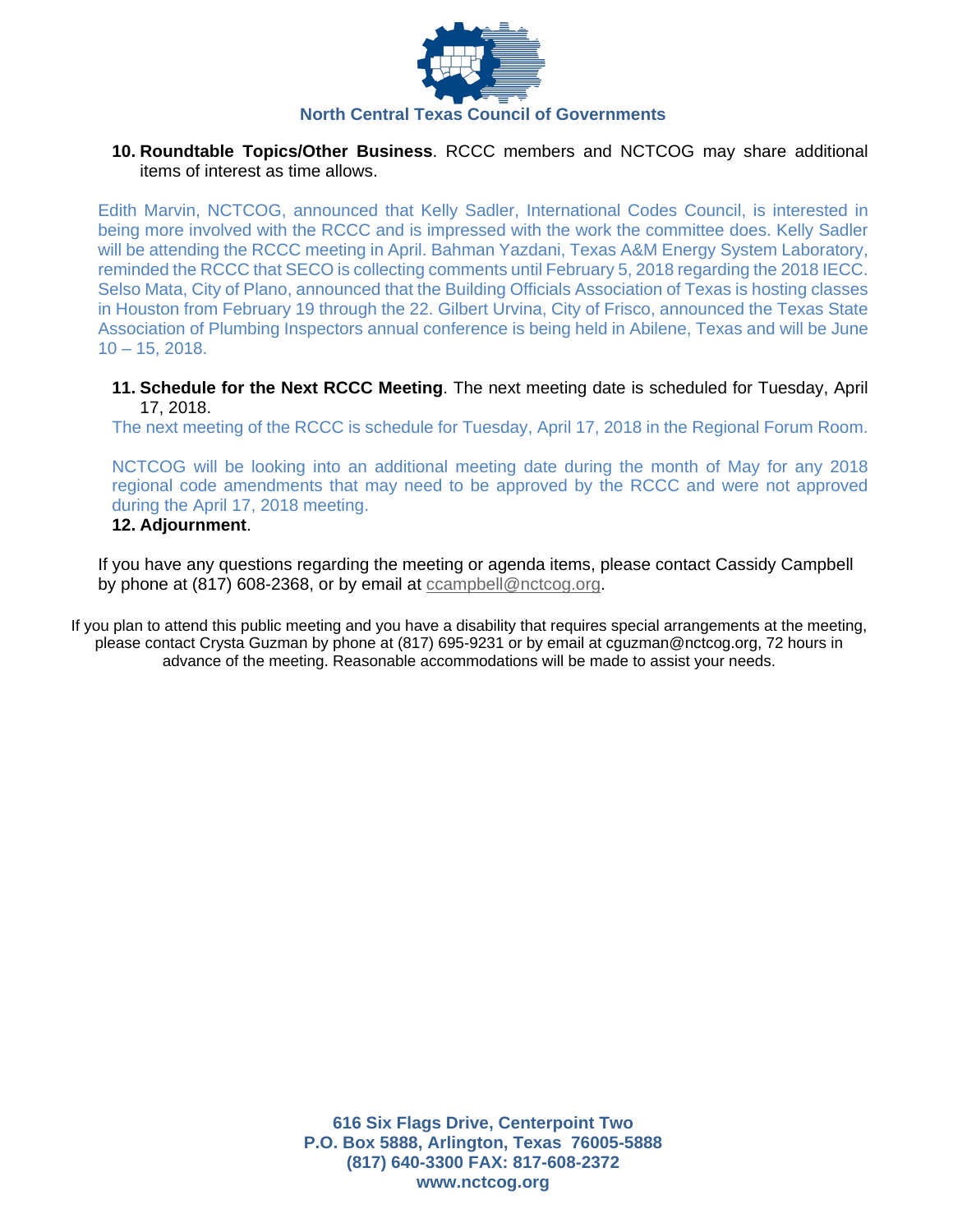

Regional Codes Coordinating Committee<br>9:30 a.m., Tuesday, January 23, 2018<br>Regional Forum Room

# **MEMBER SIGN IN SHEET**

| <b>NAME</b>                 | <b>SIGNATURE</b>   | <b>ORGANIZATION</b>                 |
|-----------------------------|--------------------|-------------------------------------|
| <b>Suzanne Arnold</b>       |                    | <b>City of Coppell</b>              |
| <b>Larry Bartlett</b>       |                    | <b>TDIndustries</b>                 |
| <b>Joe Bass</b>             |                    | <b>Hillwood</b>                     |
| <b>Jack Baxley</b>          |                    | <b>TEXO</b>                         |
| <b>Clayton Chandler</b>     |                    | <b>City of Mansfield</b>            |
| Steven Mc Musson            |                    | <b>City of Mansfield</b>            |
| <b>Greg Contreras</b>       |                    | <b>City of Duncanville</b>          |
| <b>Steve Covington</b>      |                    | <b>City of Frisco</b>               |
| Ed Dryden                   |                    | <b>City of Dallas</b>               |
| <b>Stan Folsom</b>          |                    | <b>Systemhause</b>                  |
| <b>Tommy Ford</b>           |                    | <b>Tommy Ford Construction Co.</b>  |
| <b>Dwight Freeman</b>       |                    | <b>City of Dallas</b>               |
| <b>Allison Gray</b>         |                    | <b>City of Fort Worth</b>           |
| <b>Todd Gritch</b>          |                    | HKS, Inc.                           |
| <b>Christine Hadley</b>     |                    | <b>City of Irving</b>               |
| <b>David Kerr</b>           |                    | <b>City of Plano</b>                |
| <b>David Lehde</b>          |                    | <b>Dallas Builders Association</b>  |
| <b>Christopher Martinez</b> |                    | <b>Dallas Fire-Rescue</b>           |
| <b>Selso Mata</b>           |                    | <b>City of Plano</b>                |
| <b>Bob Morgan</b>           | $\hat{\mathbf{P}}$ | <b>City of Fort Worth</b>           |
| <b>Jim Olk</b>              |                    | <b>City of Garland</b>              |
| <b>David Pendley</b>        |                    | <b>City of North Richland Hills</b> |
| <b>Bruce Rachel</b>         | forl               | Hensley Lamkin Rachel, Inc.         |
| <b>Rick Ripley</b>          |                    | <b>City of Arlington</b>            |
| <b>James Rodriguez</b>      |                    | <b>Fox Energy Specialists</b>       |
| <b>Kirk Smith</b>           |                    | <b>Town of Highland Park</b>        |
| <b>Gilbert Urvina</b>       |                    | <b>City of Frisco</b>               |
| <b>Bahman Yazdani</b>       |                    | <b>Texas A&amp;M ESL</b>            |